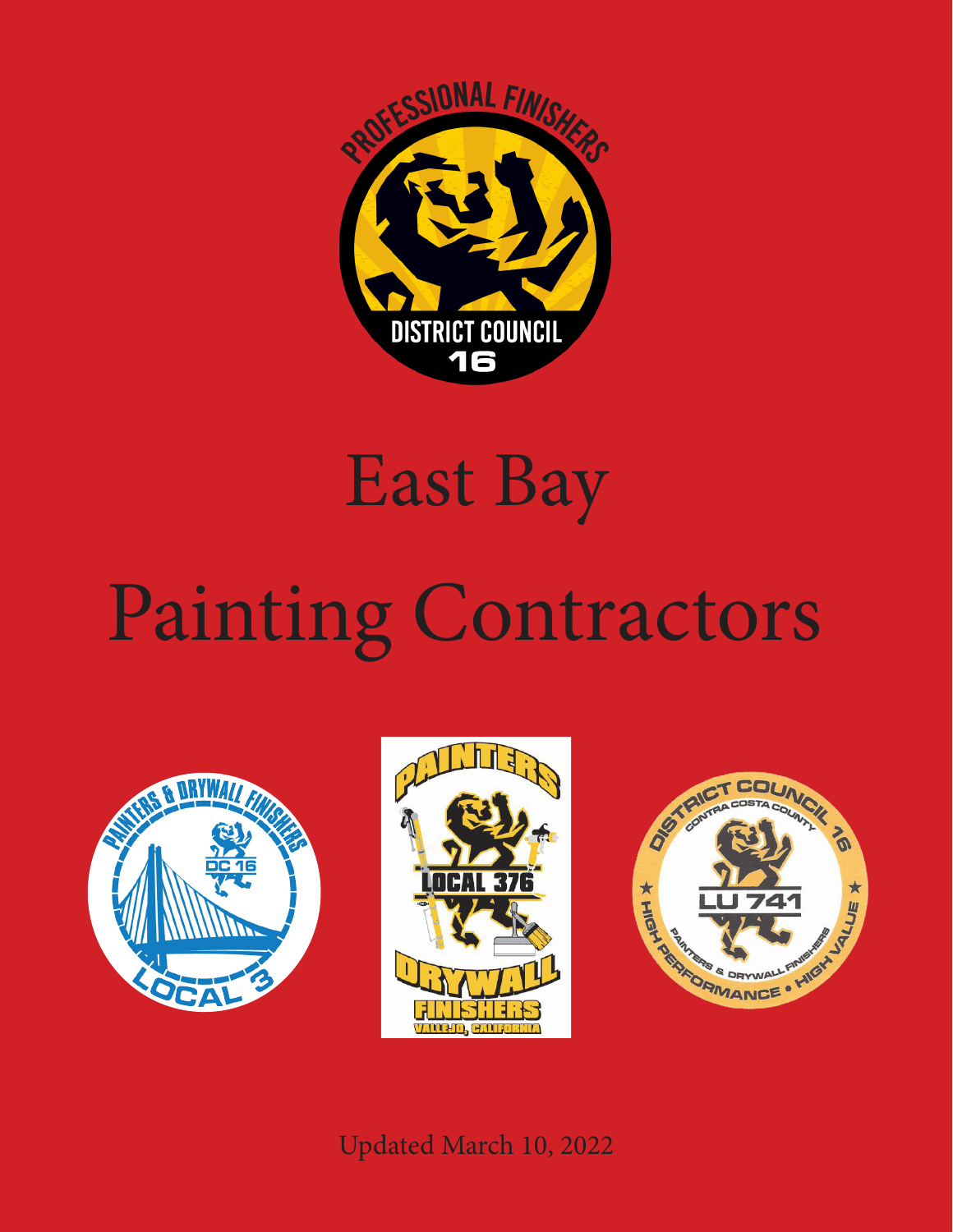### District Council 16

Signatory Employer List

A & A PANTING CO. 161 SOUTH 17TH STREET SAN JOSE (CA 95112 408-239-9250

ANDRIANI PAINTING INC. 3736 FALLON ROAD #243 DUBLIN, CA 94568 510-898-8728

APACHE INDUSTRIAL UNITED 11171 VIRGINIA STREET **CROWN POINT** 219-281-4870 , IN 46307

BASCO DRYWALL & PAINTING 829 ESTABROOK STREET SAN LEANDRO 510-357-3818 .CA 94577

BELL PAINTING 136 ARROYO COURT VACAVILLE , CA 95687 707-447-1643

BRAND ENERGY SERVICES OF COMMERCE COATING 535 WATT DRIVE FAIRFIELD , CA 94535 707-558-1800

BRITE PAINTING 739 WARFIELD AVENUE STE. A 14262 DOOLITTLE DRIVE OAKLAND, CA 94610 510-772-9908

C & J PAINTING 257 WALNUT STREET STE. F NAPA , CA 94559 707-226-5510

CALIFORNIA ENGINEERING 20 HAPPY VALLEY ROAD PLEASANTON 925-461-1500 ,CA 94566

CAPITAL INDUSTRIAL 141 E. 141ST STREET HAMMOND, N 46327 312-508-5085

CERTIFIED COATINGS 2320 CORDELIA ROAD FAIRFIELD, CA 94534 707-639-4414

COMMERCE COATING 1008 N. AVALON #786 WILMINGTON 310-345-1979 CA 90748

4791 GRANADA DRIVE YORBA LINDA 714-742-3790 , CA 92886

COOL PAINTING, INC. SAN LEANDRO 510-562-1237 ,CA 94577 CYC COMMERCIAL INTERIORS, 2428 PRATT AVENUE HAYWARD, CA 94544 510-675-9208

D & B PAINTING COMPANY 8055 COLLINS DRIVE, STE. 201 OAKLAND, CA 94621 866-431-9869

D. ZELINSKY & SONS INC. 5301 ADELINE STREET OAKLAND, CA 94608 510-215-5253

DARDEN PAINTING 3975 INDUSTRIAL WAY, STE. E CONCORD, CA 94520 925-671-9993

**ELADIO AND SONS** 2450 RIDGEWOOD CIRCLE FAIRFIELD, CA 94534 707-422-9855

FDT STRUCTURAL P.O. BOX 4663 MEDFORD, OR 97501 541-664-3010

FUENTES PAINTING & P.O. BOX 5850 OAKLAND, CA 94605 510-635-7216